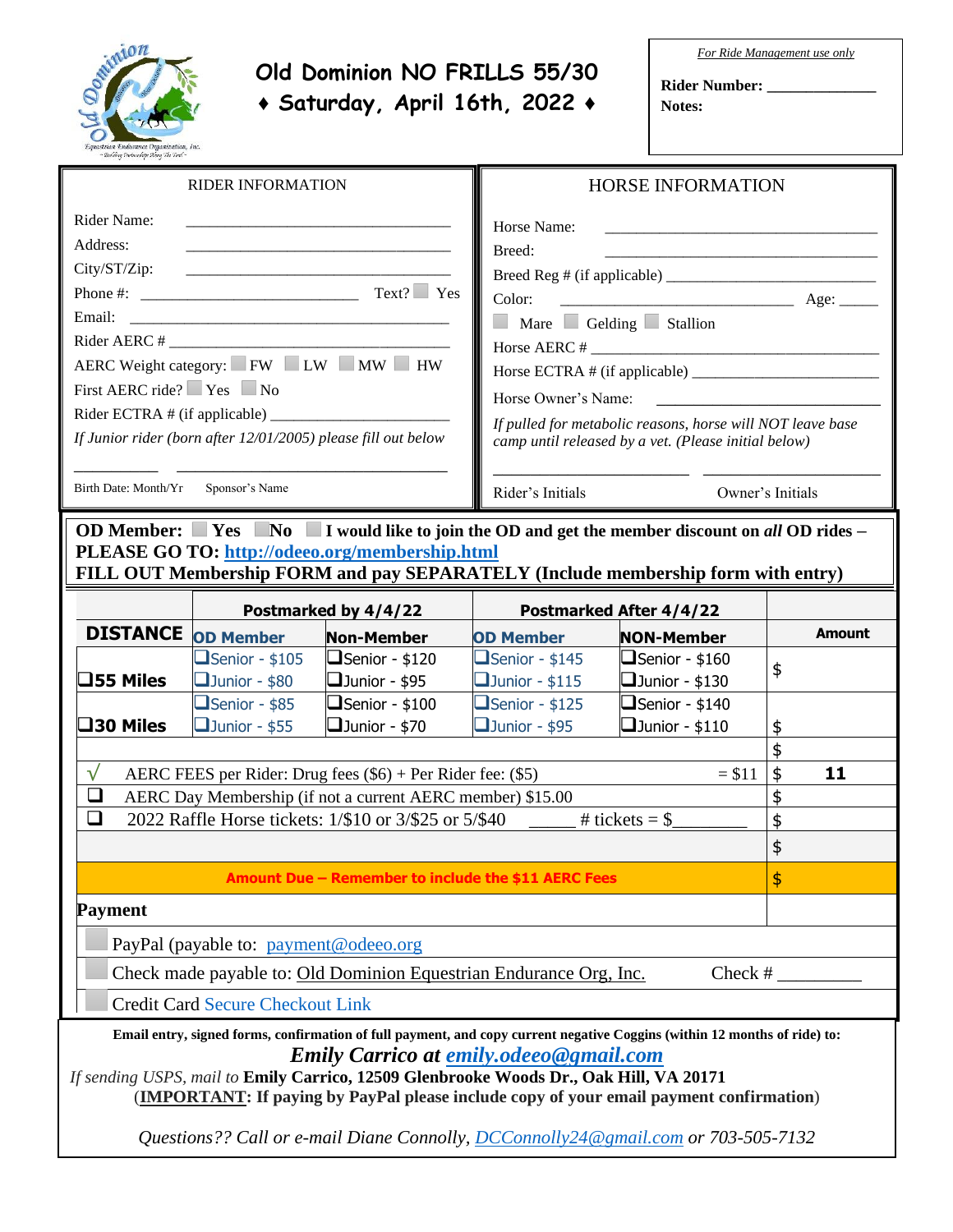## **Old Dominion Equestrian Endurance Organization, Inc. Liability Release and Authorization**

This release must be signed and returned with your ride entry. No cross-outs or additions are permitted.

As a participant in a ride sponsored by the Old Dominion Equestrian Endurance Organization, Inc. (aka ODEEO), I agree to abide by the rules of AERC, ECTRA, and the ODEEO.

In consideration for permission to enter and participate in the Old Dominion No Frills ride, I do hereby for myself, my heirs and assigns, release and hold harmless ride management, ride personnel, John Crandell and Ann Mebane, all property owners over whose land the ride both encamps and crosses, AERC and ECTRA, their agents, officers, servants, employees and officials, from all claims, demands, actions and causes of action of any kind, for injury or death sustained by me or my horse, and damage to my property, incurred during this ride, arising from negligence or any other fault. "Ride" includes from the time I and my horse arrive at base camp until the time that we leave the premises, as well as the actual event. "Horse" means the animal(s) I am riding, driving, or have entered.

I understand that horseback riding is an inherently dangerous activity and am aware that 1) the ride involves being in areas for extended periods of time far from communications, transportation, medical and veterinary assistance; 2) that these areas have many natural and manmade hazards, which ride management cannot anticipate, modify, or eliminate; 3) that both my own horse and those of other contestants can be excitable, difficult to control and unpredictable, and can panic, bite, rear, kick, strike, stumble or fall; 4) that as a result of participating in the ride, I or my horse may be injured, die, or my property damaged.

I agree to take full responsibility for myself and my horse and for any other party or animal that accompanies me; I recognize that the ride is a strenuous activity and I represent that I and my horse are in adequate physical and mental condition to participate. I recognize that my participation in the ride is voluntary. I consent to a random drug test to be performed on my horse.

I understand that if the horse I am riding is pulled for metabolic reasons and requires treatment on-site or an additional recheck by a ride vet, this horse may not leave base camp until released by an authorized ride vet. Furthermore, I agree and authorize necessary and urgent treatment by a ride vet for a horse that I own, in the event this horse is ridden by another entrant and I am unable to provide explicit permission before or during the injury or illness event.

I HAVE READ AND UNDERSTAND THE ABOVE LIABILITY RELEASE, AND AGREE TO BE BOUND BY ITS TERMS AND CONDITIONS.

| <b>SIGNATURES:</b><br>Rider: | Date: |
|------------------------------|-------|
|                              | Date: |
| Junior's Parent/Guardian:    | Date: |